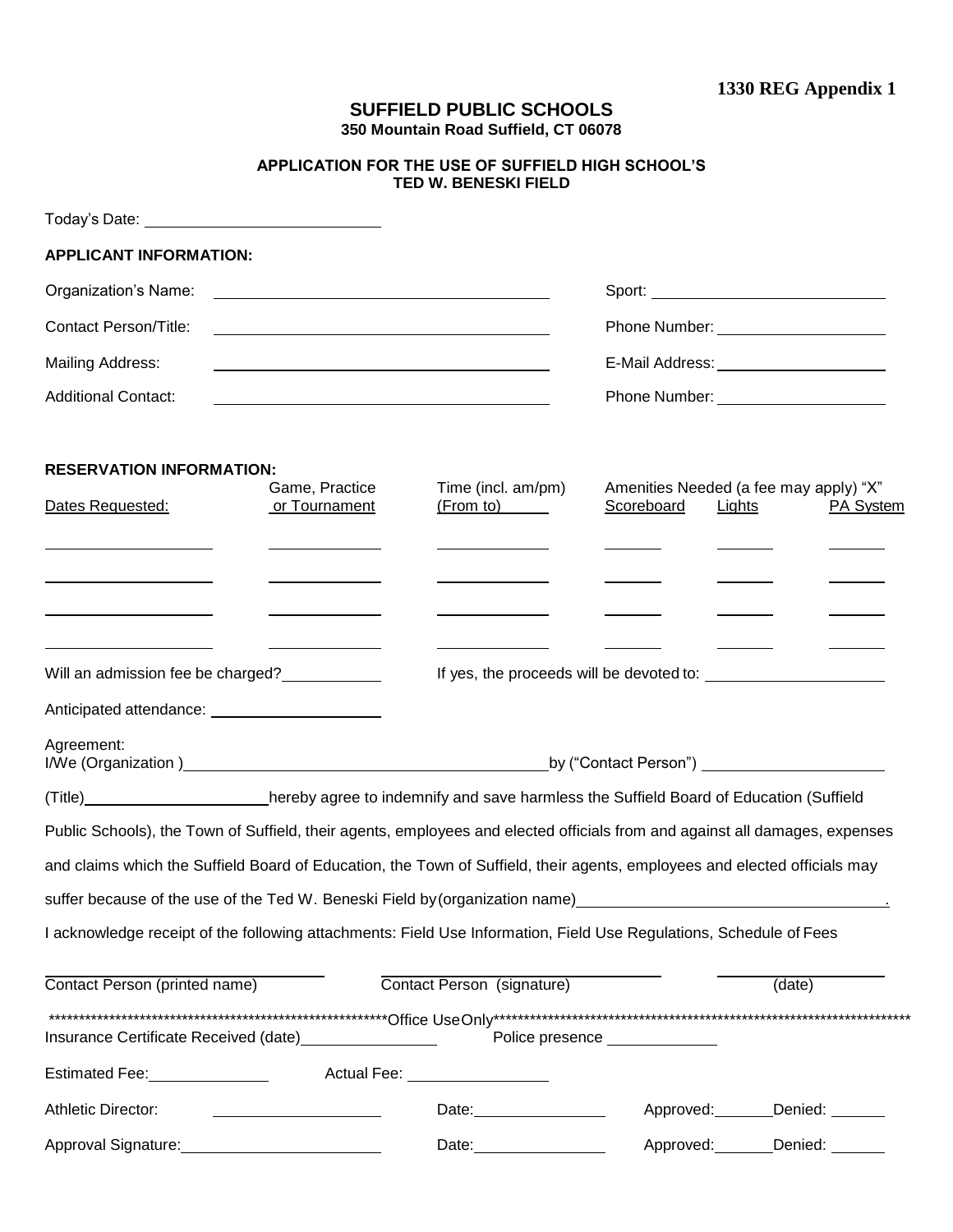# **SUFFIELD PUBLIC SCHOOLS 350 Mountain Road Suffield, CT 06078**

# **Ted W. Beneski Field Field Use Information**

**Contact Person Initials**

### **RENTAL FEES:**

The rental fee for the use of the field is due at least 48 hours prior to the date of use. A supplemental invoice will be sent to the contact person for additional charges, such as clean up costs, additional staff and lighting time. The check must be made payable to "Suffield Public Schools". Please note that we cannot accept cash payments. The payment is to be sent/delivered to the Suffield Public Schools Business Office 350 Mountain Road Suffield, CT 06078

#### **INSURANCE:**

All groups must provide proof of Insurance naming Suffield Public Schools as an "additional insured" to the Business Office at least 48 hours before the date of use. Required coverage is as follows:

- Commercial General Liability Insurance on an occurrence form basis
	- \$1,000,000 Each Occurrence \$3,000,000 General Aggregate
		- Damage to Rented Premises \$300,000 Medical Expense \$10,000 Personal & Adv Injury \$1,000,000
- Automobile Liability Combined Single Limit \$1,000,000 scheduled autos, hired autos, non-owned autos \$1,000 Deductible Comprehensive \$1,000 Deductible Collision
- Excess/Umbrella Liability Insurance on an occurrence form basis
- Workers Compensation Insurance (Statutory Limits) each occurrence and Disease, each employee\$100,000 Disease – policy limit \$500,000

The certificate must cover the date you expect to use the field. Certificate can be faxed to 860-668-3805.

#### **TERMS AND CONDITIONS:**

- 1. All applications for the use of the Ted W. Beneski Field are to be made on the forms provided by the Suffield Public Schools (SPS) and the approval or denial of the request will be communicated to the Contact Person.
- 2. SPS will appoint a Field Coordinator to act as its representative. The Field Coordinator is to supervise the activity and enforce the rules and regulations.
- 3. The field is to be used only on the date(s) and times specified and for the purposes named in theapproved application.
- 4. All applications and permits are based on tentative approval and are subject to revocation at the discretion of SPS.
- 5. Approved applications are not transferable.
- 6. No equipment/furnishings of anykind are to be installed without the approval of the Athletic Director or his or her designee.
- 7. A copy of the approved application must be in your possession while you are at the field.
- 8. Any group granted permission to use the field shall be responsible for the following:
	- a. Conduct of the participants and/or guests
	- b. Return of any equipment or fixtures to their proper place
	- c. Replacement or repair of any damaged equipment or fixtures
	- d. Payment of any invoice rendered within 30 days of receipt
	- e. Adherence to state and local ordinances
	- f. Any other specific requirement deemed appropriate for the particular activity
- 9. We will not reserve any date(s) before the application is received, so please return the applicationpromptly
- 10. If police attendance is necessary (to be determined by SPS), the Contact Person will be required to arrange for coverage directly with the Suffield Police Department (860-668-3870). Please ask that the Police Department confirm their attendance with the Business Office. It is expected that the police officer(s) will remain at the field during the entire time that the field is in use or that the majority of spectators and players have left the premises.
- 11. All activities must be completed by 9:30 pm so that all lights may be shut off no later than 10:00 pm.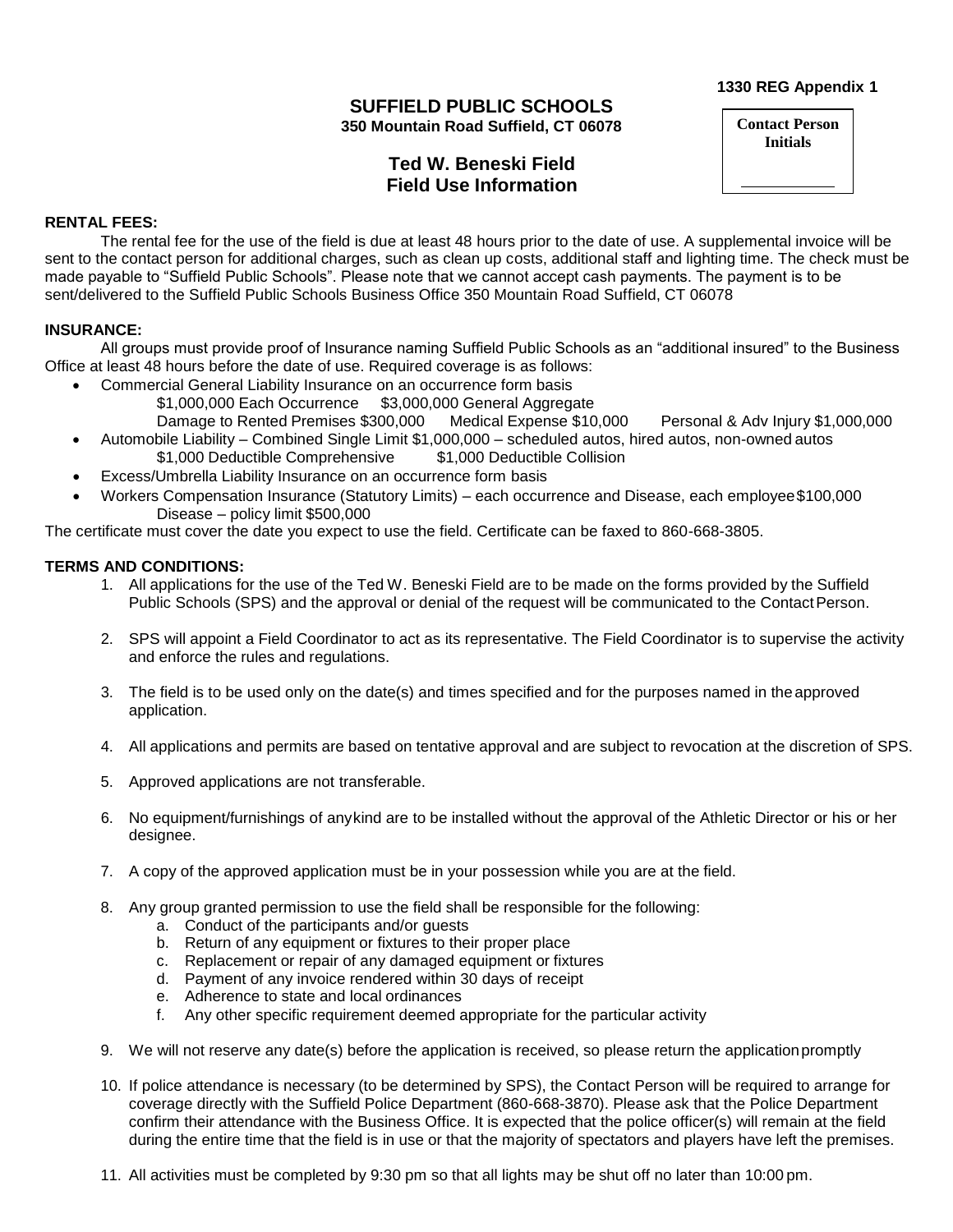# **SUFFIELD PUBLIC SCHOOLS 350 Mountain Road Suffield, CT 06078**

# **Ted W. Beneski Field Field Use Regulations**

**Contact Person Initials**

Suffield Public Schools is proud to be the recipient of the synthetic turf field from the Ted W. Beneski Foundation. In an effort to keep the field in excellent condition, we want to be sure that the field is treated with care and respect. It is the responsibility of the coaches, supervisors and event organizers to ensure that the athletes and fans adhere to the established rules and guidelines set forth below. Failure to follow the guidelines will result in the loss of your privilege of using the facility. Please help us keep the field in excellent condition.

## **RULES AND REGULATIONS**

### **ALL PERSONS ARE EXPECTED TO ABIDE BY THE FOLLOWING:**

- THE CONSUMPTION OF ALCOHOL, USE OF ILLEGAL DRUGS AND SMOKING ARE PROHIBITED ONSCHOOL **GROUNDS**
- NO DOGS OR PETS OF ANY KIND ALLOWED WITHIN THE FACILITY
- NO VEHICLES OF ANY KIND ALLOWED ON THE FIELD
- NO FOOD, GUM, CANDY, TOBACCO PRODUCTS OR SUNFLOWER SEEDS ALLOWED ON THE FIELD
- NO BEVERAGES, EXCEPT WATER ALLOWED ON THE FIELD
- NO THROWING OF JAVELINS, SHOT-PUT, HAMMER, DISCUS ALLOWED ON THE FIELD
- NO SPITTING ON THE FIELD
- NO GLASSWARE OR BOTTLES ALLOWED IN THE FACILITY
- NO GOLFING ON THE FIELD OR WITHIN THE FACILITY
- DO NOT PUNCTURE THE SYNTHETIC FIELD SURFACE FOR ANY REASON
- NO PORTABLE PRACTICE NETS (WITHOUT PRIOR PERMISSION)

#### **FOOTWEAR ON THE FIELD:**

- **TURF SHOES**
- PLASTIC MOLDED AND RUBBER CLEATS
- RUNNING SHOES
- **SNEAKERS**
- NO METAL SPIKESOR CLEATS
- NO HIGH HEELSHOES

### **SPECTATORS**

 ALL SPECTATORS MUST REMAIN OUTSIDE OF THE FENCED AREA. THE PLAYING FIELD AND SIDELINES ARE FOR PLAYERS, COACHES, OFFICIALS AND MEDICAL PERSONNEL ONLY